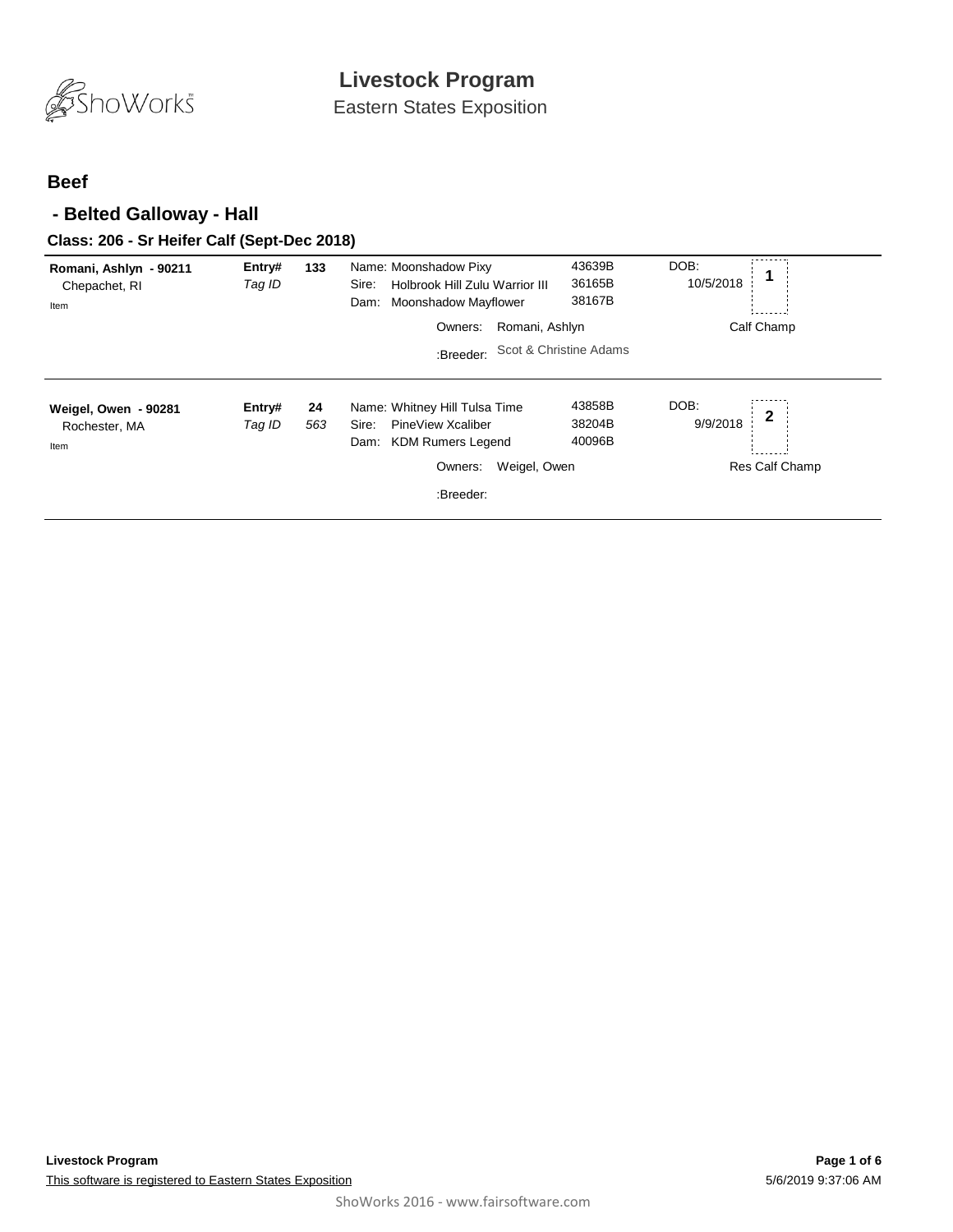

Eastern States Exposition

#### **Class: 209 - Summer Yearling (May-Aug 2018)**

| Romani, Sophia - 90217<br>Chepachet, RI<br>Item      | Entry#<br>Tag ID | 126        | Name: Harmony Meadows Tiger Lily<br>Meadowood Xman<br>Sire:<br>Dam: Harmony Meadows Skittles             | 43554B<br>33650B<br>37361B                                                               | DOB:<br>7/17/2018                 |
|------------------------------------------------------|------------------|------------|----------------------------------------------------------------------------------------------------------|------------------------------------------------------------------------------------------|-----------------------------------|
|                                                      |                  |            | Romani, Sophia<br>Owners:                                                                                |                                                                                          | Res Int Champ                     |
|                                                      |                  |            | :Breeder:                                                                                                | Dan, Kirsten, Sophia, Daniel, Ashlyn Romani                                              |                                   |
| [Team/Company], University of<br>Amherst, MA<br>Item | Entry#<br>Taq ID | 411<br>113 | Name: UMass Wanderer<br>Otokahe Blake<br>Sire:<br>UMass Will-O-the-Whisp<br>Dam:<br>Owners:<br>:Breeder: | 44055D<br>37766D<br>39883D<br>University of Massachusetts<br>University of Massachusetts | DOB:<br>$\mathbf{2}$<br>6/12/2018 |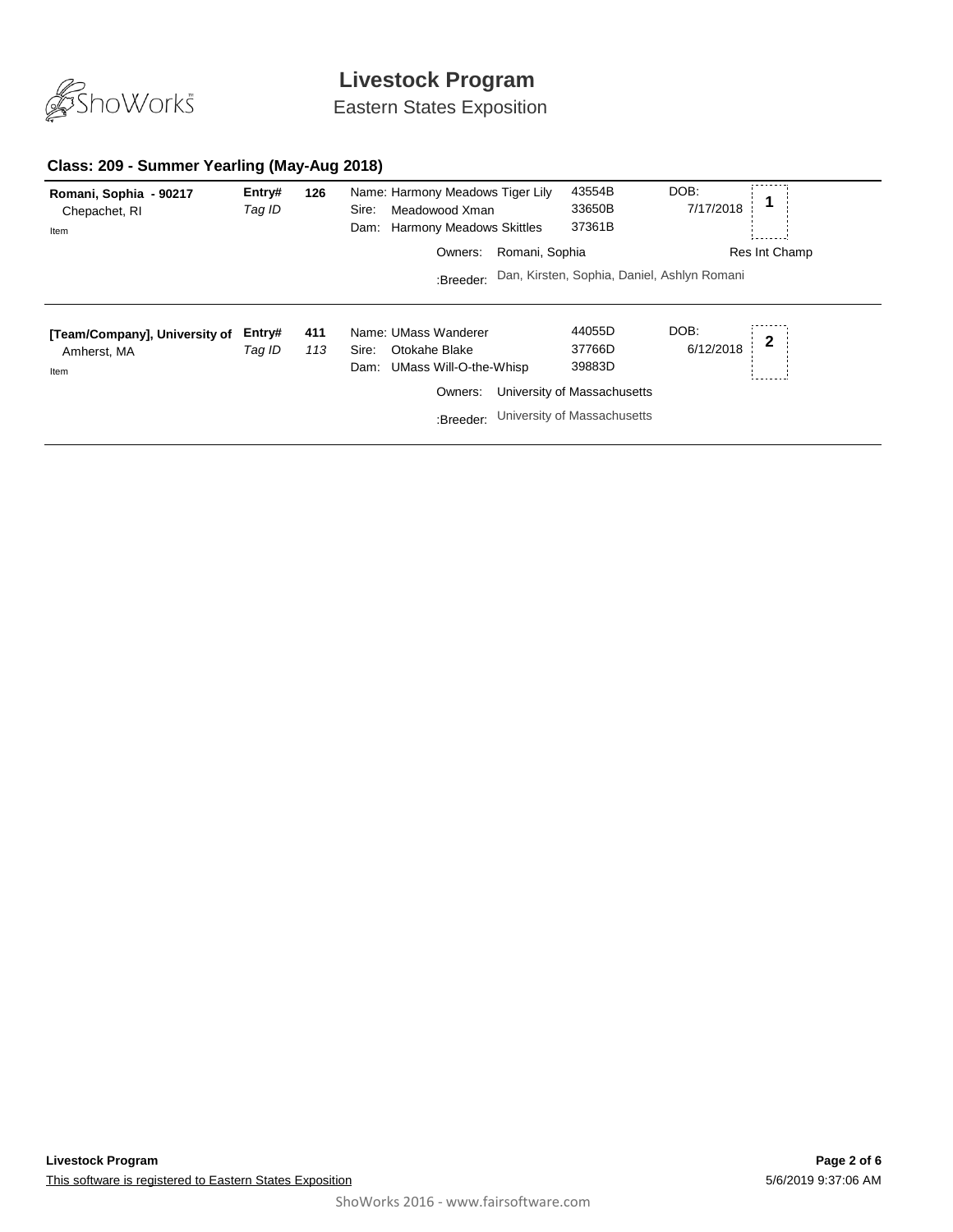

Eastern States Exposition

### **Class: 212 - Spring Yearling (Mar-Apr 2018)**

| Oatley, Fallon - 3702<br>West Greenwich, RI<br>Item | Entrv# | 320 | Name: PCSC Step'n Stare 10F<br>Tag ID PCS 10F Sire: HCS Astaire<br>Dam: PCSC Step Aside 5A |                         | 43421B<br>37489B<br>36320B | DOB:<br>в:<br>3/6/2018 <b>1</b> |                       |
|-----------------------------------------------------|--------|-----|--------------------------------------------------------------------------------------------|-------------------------|----------------------------|---------------------------------|-----------------------|
|                                                     |        |     |                                                                                            | Owners: Oatley, Fallon  |                            |                                 | Int & Res Grand Champ |
|                                                     |        |     |                                                                                            | :Breeder: Matt Thurston |                            |                                 |                       |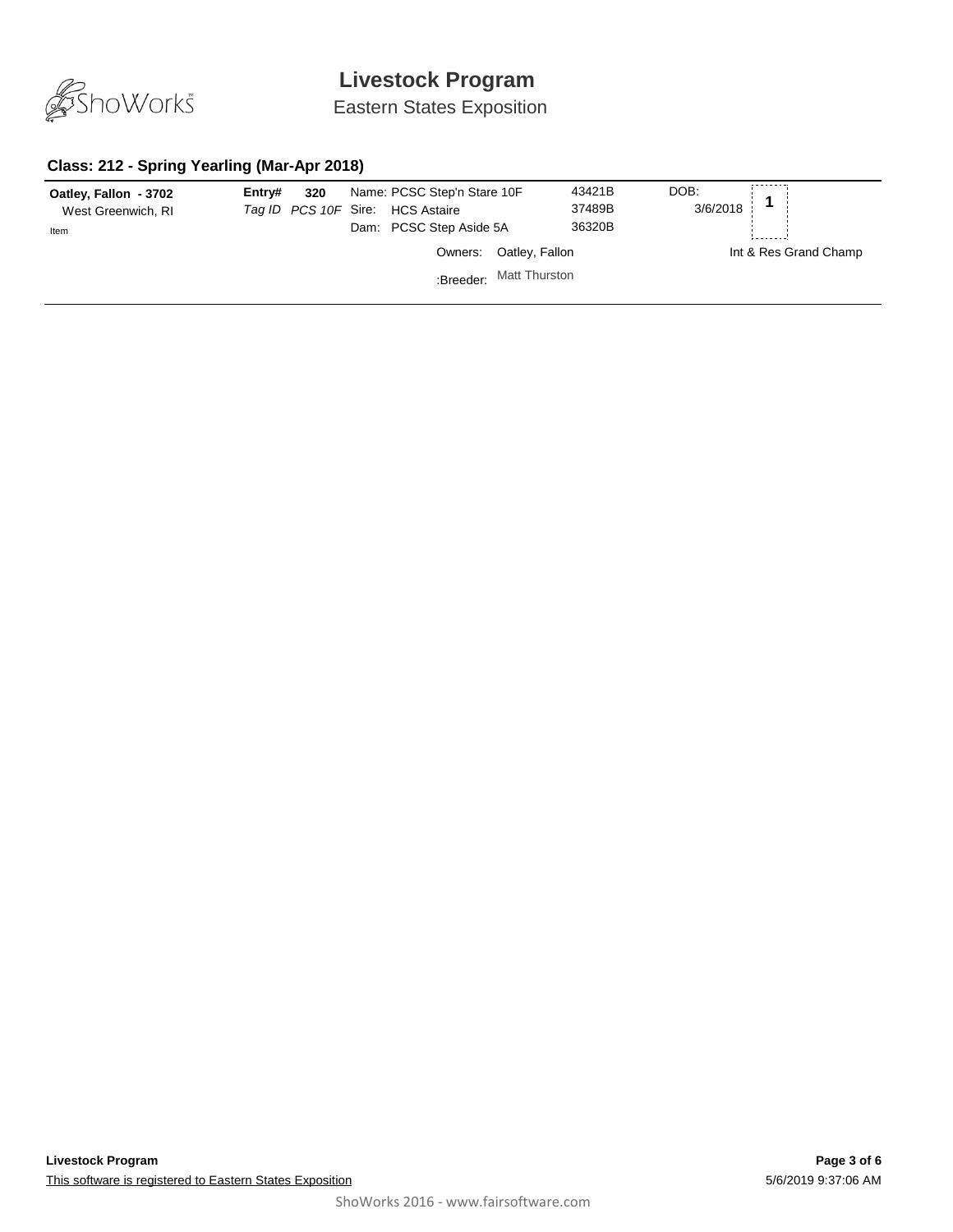

Eastern States Exposition

### **Class: 216 - Sr Yearling (Sept-Dec 2017)**

| Oatley, Olivia - 2148<br>Wolfeboro, NH<br>Item | Entry#<br>Taq ID | 697<br>386 | Name: Oatleys Farm Forsynthia<br>Driftwood Sonic<br>Sire:<br>Dam: Spurwink Magnolia | 42124B<br>34628B<br>19908B | DOB:<br>9/8/2017 |
|------------------------------------------------|------------------|------------|-------------------------------------------------------------------------------------|----------------------------|------------------|
|                                                |                  |            | Oatley, Olivia<br>Owners:                                                           |                            | Res Sr Champ     |
|                                                |                  |            | :Breeder:                                                                           |                            |                  |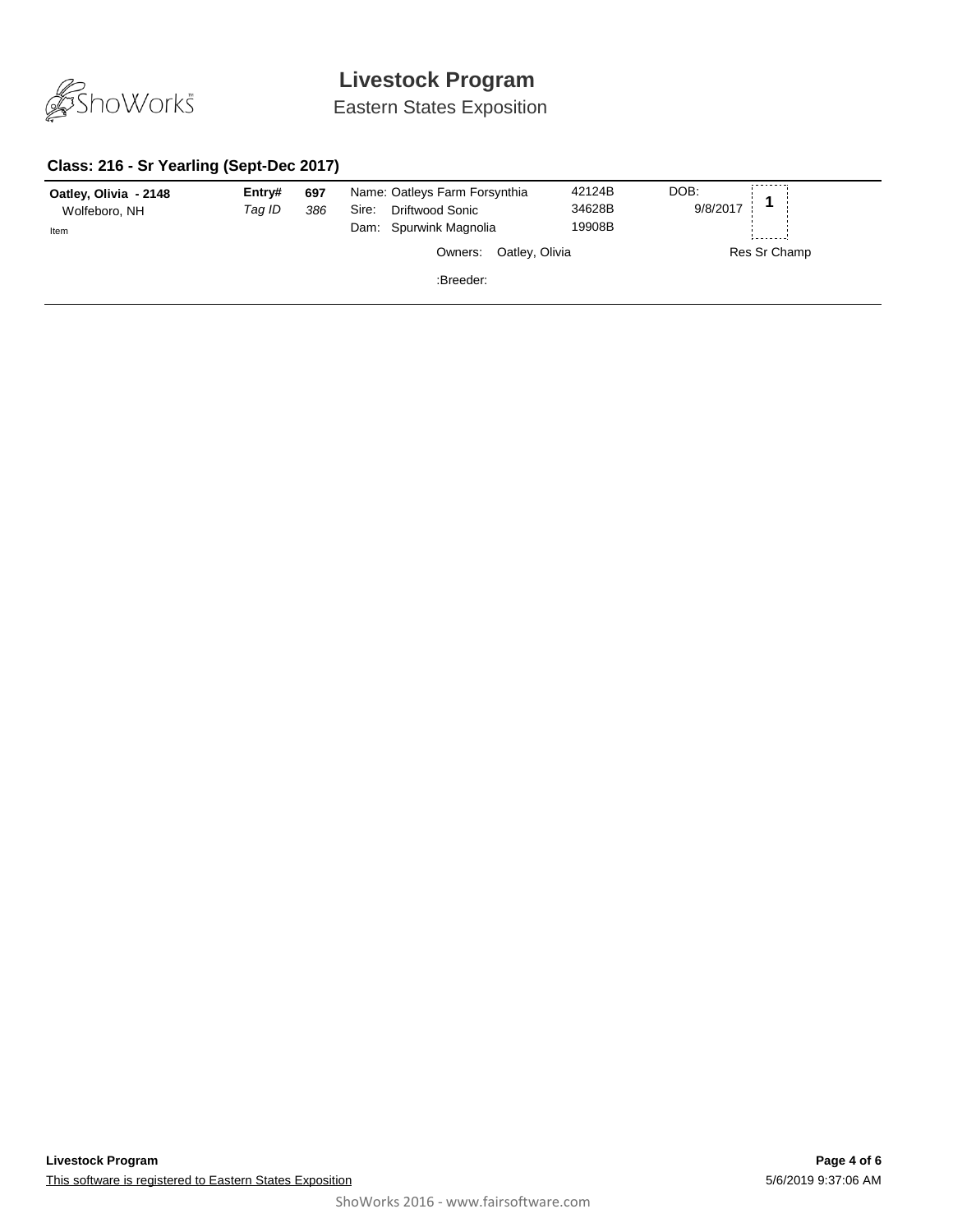

Eastern States Exposition

#### **Class: 217 - Two Year Old (Jan-Aug 2017)**

| [Team/Company], University of<br>Amherst, MA<br>Item | Entry#<br>Tag ID | 410<br>119 | Name: UMass Mimosa<br><b>Ridgeview Miles</b><br>Sire:<br><b>UMass Martini</b><br>Dam:                      |                | 42739B<br>8575R<br>A38036B                  | DOB:<br>7/17/2017 | 2                |
|------------------------------------------------------|------------------|------------|------------------------------------------------------------------------------------------------------------|----------------|---------------------------------------------|-------------------|------------------|
|                                                      |                  |            | Owners:                                                                                                    |                | University of Massachusetts                 |                   |                  |
|                                                      |                  |            | :Breeder:                                                                                                  |                | University of Massachusetts                 |                   |                  |
| Romani, Sophia - 90217<br>Chepachet, RI<br>Item      | Entry#<br>Tag ID | 124        | Name: Harmony Meadows Olympia<br><b>Driftwood Sonic</b><br>Sire:<br>Dam: Harmony Meadows Peppermint 37363B |                | 41711B<br>34628B                            | DOB:<br>3/27/2017 |                  |
|                                                      |                  |            | Owners:                                                                                                    | Romani, Sophia |                                             |                   | Sr & Grand Champ |
|                                                      |                  |            | :Breeder:                                                                                                  |                | Dan, Kirsten, Sophia, Daniel, Ashlyn Romani |                   |                  |